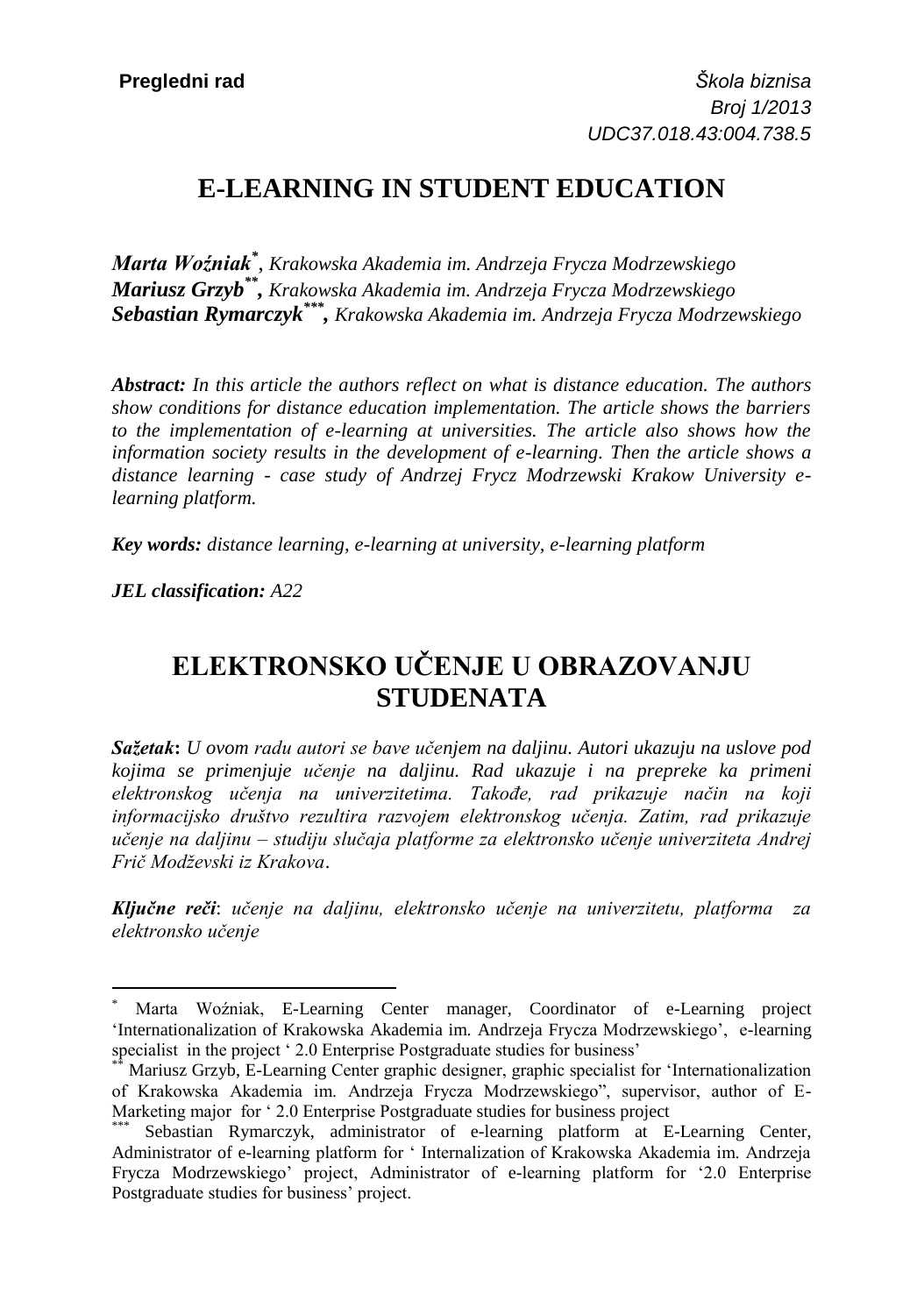### **1. WHAT IS DISTANCE EDUCATION?**

E-learning, blended learning, distance learning, distance education… What differentiates all these modes and what terminology should be used to explain what is meant by delivering education over a distance? Firstly, is it distance learning or distance education? Education is an activity performed individually or under somebody's guidance. The main aim of such activities consists of obtaining a certain amount of knowledge about the surrounding environment, about oneself, which leads to the development of one's interests and abilities. Education aims at creating human being attitudes oriented at comprehensive intellectual development, and at stimulating the need for constant selfdevelopment and independent acquisition of knowledge and skills [4]. Teaching is often defined as the mode of supervising the learning process, as a planned and systematic work of a teacher with a student, aiming at obtaining skills and knowledge as well as at developing student's abilities and interests. Thus, it can be concluded that education is a broader term, which not only comprises the process of knowledge and ability acquisition but also brings to one's attention the need for intellectual self- development.

In case of work with students the didactic process is not just teaching. Working with students is an education process which involves the transfer of knowledge and skills as well as consolidating the attitude of intellectual open-mindedness accompanied by the awareness of the necessity of systematic and independent self education. Blended - learning or e-learning? This question requires an answer. E-learning is a mode of delivering education over a distance by means of the Internet. M. Hyla's definition of e-learning is the most frequently quoted illustration of what e-learning is. According to his definition e-learning can be described as 'electronic data inventory intended for independent use and equipped with navigation elements<sup>1</sup>. Such definition may cause some difficulties; nevertheless it illustrates the essence of this type of course. Blended-learning is a combination of traditional classes, during which a teacher meets students, with an Internet course using multimedia techniques. learning is an education process over a distance. However, in academic education context, distance education may play a complementary role, facilitating traditional classes. Therefore, what we experience is distance learning understood as blended-learning.

### **2. CONDITIONS FOR DISTANCE EDUCATION IMPLEMENTATION**

In order to implement distance education several issues need to be considered. The most important of them are the choice of the e-learning platform, training

 $\overline{\phantom{a}}$ 

<sup>1</sup> Marek Hyla, Przewodnik po e-learningu, ABC a Wolters Kluwer business, Warszawa 2007r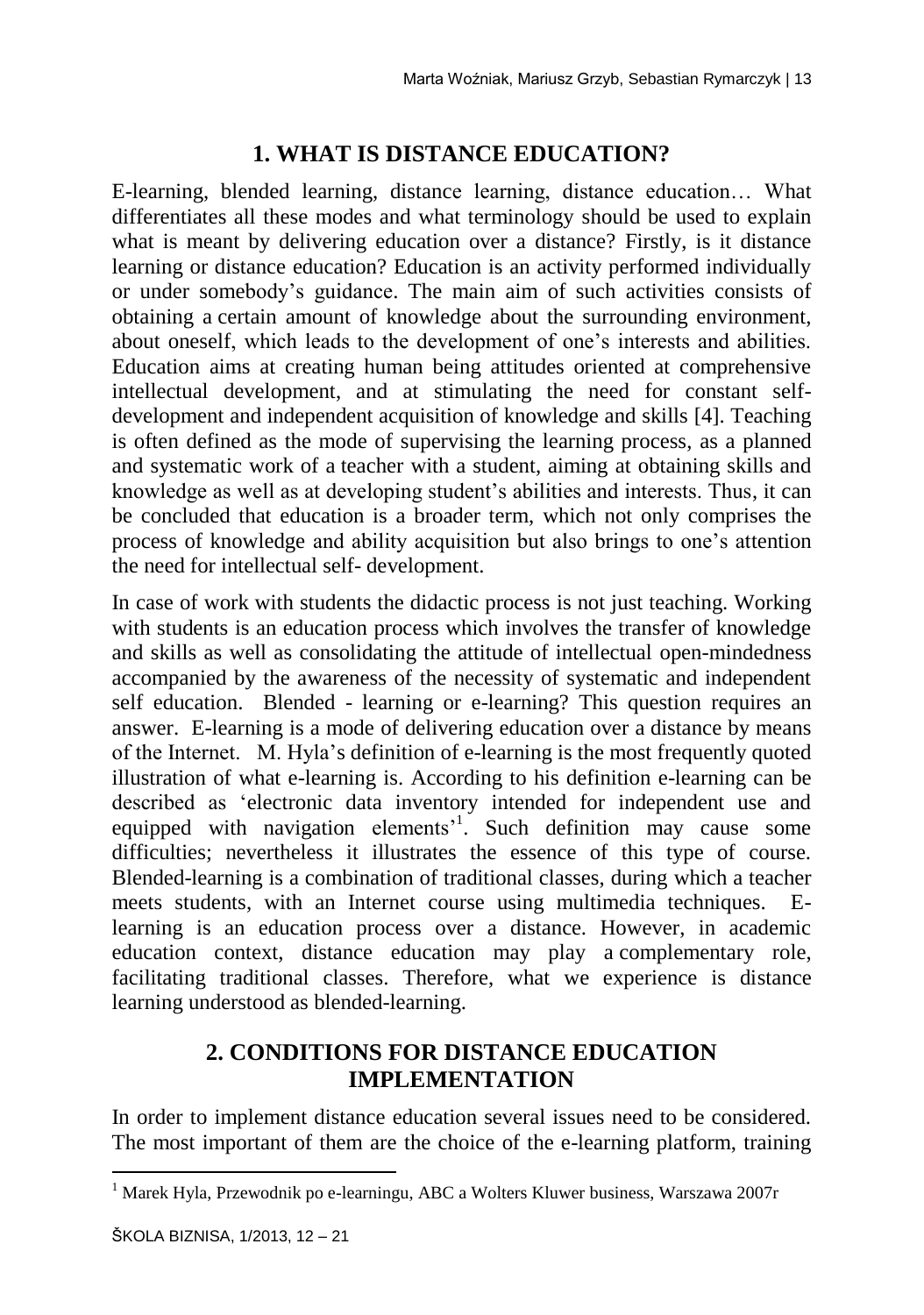of the staff responsible for creating and moderating the courses and following the requirements imposed by appropriate regulations. An appropriate e-learning platform is adjusted to the needs of its users. Therefore, an e-learning platform should be correlated with the specificity of the teacher-student cooperation as well as to the types of teaching materials that are to be presented to students. Also, at the very early stage of the process it may be determined that the courses should be available to the students on a platform according to the schedule provided by a teacher. Students should know at the very beginning of the semester the scope of the material that they will have to master and the timetable for using the material. The courses should consist of texts, examples, illustrations as well as of interactive activities helping students to check their progress. A student needs to have a possibility to use the materials several times in order to revise and consolidate the topics discussed in the course. Apart from interactive courses, a teacher should be given the possibility of assigning homework to be done either individually by students or in teams, the result of which ought to be presented on the platform, e.g. for getting teacher's assessment. At any time a teacher must have an opportunity to present additional material to the students, for instance reports, articles or examples.

It is essential that a platform should not be a place meant only for delivering a course, even an interactive one, and checking if it has been completed by a student. E-learning platform must provide space for student-teacher communication, for consultation and the exchange of thoughts and opinions. Therefore, it is very important that the work on the platform should be both synchronic and a-synchronic. In order to ensure the presence of chat modulesenabling the exchange of ideas within a group, between the students and a teacher- a moderator in a synchronic mode, there should be a forum- a chat in an a-synchronic mode, and also there should be a video-conference modesynchronic communication during which, apart from talking and writing in a real time, a teacher and students are able to hear and see each other. A videoconference makes it possible to deliver a lecture or consultation without having to gather all the participants in one place.

Another key issue to be mentioned concerns the way of preparing the materials for students. Materials for e-learning should not be book-like. While preparing them one should avoid copying book contents, since they do not differ from a book only by the lack of page turning. E-learning course generators provide the authors with a variety of attractive didactic forms. They allow authors to plan and implement various education paths and approaches, depending on the choices made on the screen by a learner. They make it possible to enrich the syllabus with new and surprising elements such as tests, quizzes - the main purpose of which is to facilitate and systematize knowledge acquisition. Course authors should have the chance to use the help of e-learning specialists in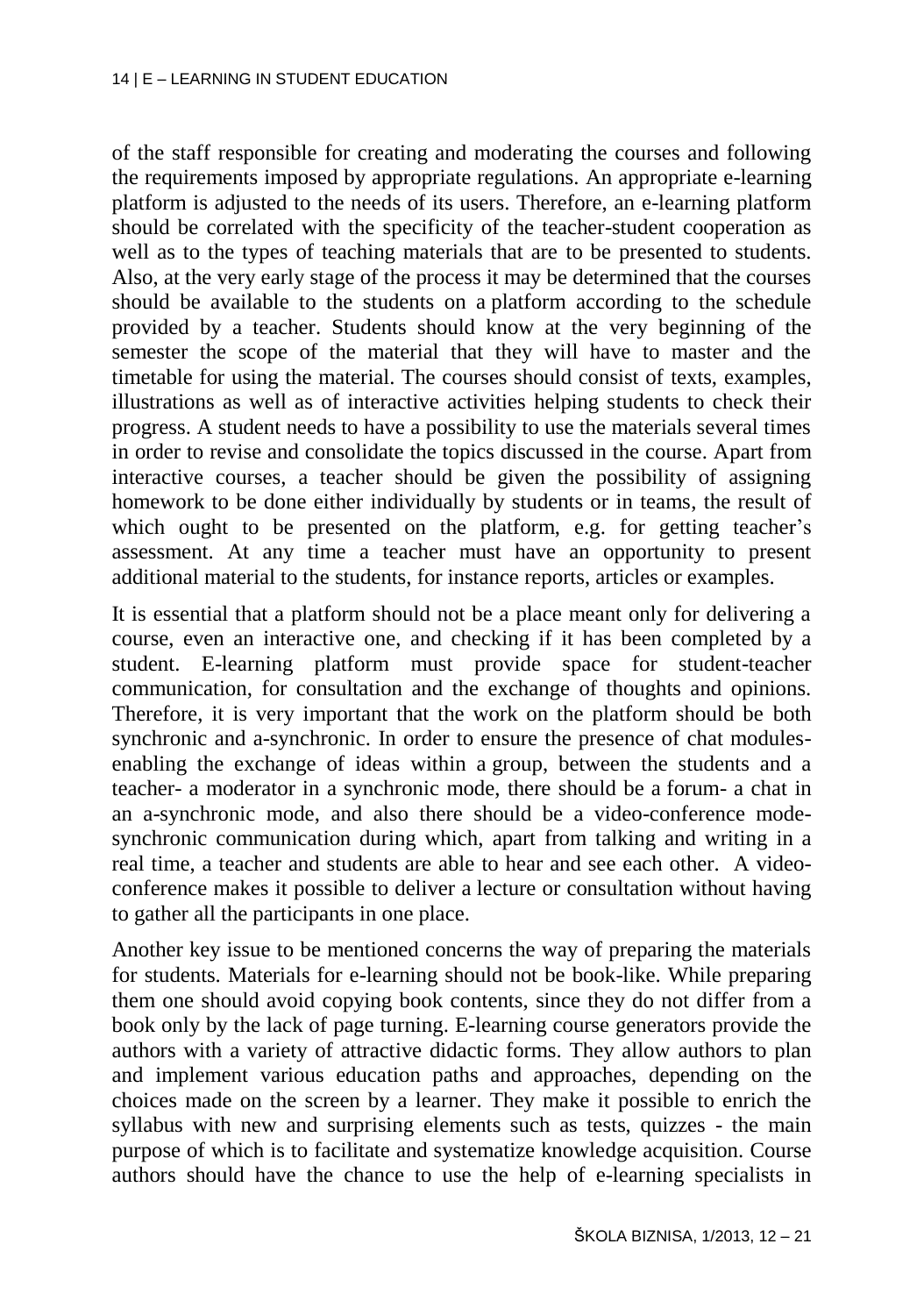teaching methods who know how to prepare the teaching content in a mode attractive for students. Specialists in teaching methods, thanks to their professional experience, are capable of keeping distance and having a fresh look at the content prepared by course authors and in this way can help them plan and organize the e-learning process.

The authors of the courses, most of whom will later become course moderators, should also be given an opportunity to broaden and improve their course preparing skills. A school introducing e-learning courses ought to make it possible for course authors to participate in training session comprising the technical aspects of course preparation- that is the tools they can resort to in their work. Additionally, there should be trainings in course preparation methods and copyright law. Academic teachers, or course moderators, need to be trained for working with students on e-learning platforms, especially with regard to material presentation, moderating forum discussions, chat discussions, ways of motivating students for work. Also students should undergo e-learning training, how to use the platform, how to communicate with teachers via the platform.

Another issue concerning the implementation of e-learning involves its legal regulations. Such implementation of e-learning by a higher education institution involves meeting conditions defined by certain regulations. Therefore, an environment analysis, aiming at checking the fulfillment of the conditions required by an appropriate regulation for delivering distance education, must be conducted. Following an appropriate regulation, a higher education institution should employ teaching staff trained for conducting didactic activities involving distance education methods and techniques. There is another condition namely the access to IT infrastructure and software, which enables synchronic and asynchronic interaction between students and teachers. The school is obliged to provide didactic materials in an electronic form. What is more, the school must provide every student with a chance of having personal consultations with a teacher on school's premises. The last but not the least condition concerns the methods of checking progress. 'Higher school shall guarantee current progress checks, knowledge and skills verification, via administering tests and exams in a particular subject on school's premises. $2$ 

The last condition is concerned with providing the current supervision of course teachers. Additionally, according to the recent regulations "the number of didactic hours for day and extramural students, involving distance education methods and techniques , must not exceed 60% of the total number of didactic

 $\overline{\phantom{a}}$ 

<sup>&</sup>lt;sup>2</sup> Minister of Science and High Education's order of September 25th 2007 with supplement on conditions the fulfillment of which is necessary for conducting didactic activities using distance education methods and techniques, Law Gazette. Nr 188, item.1347, p. 1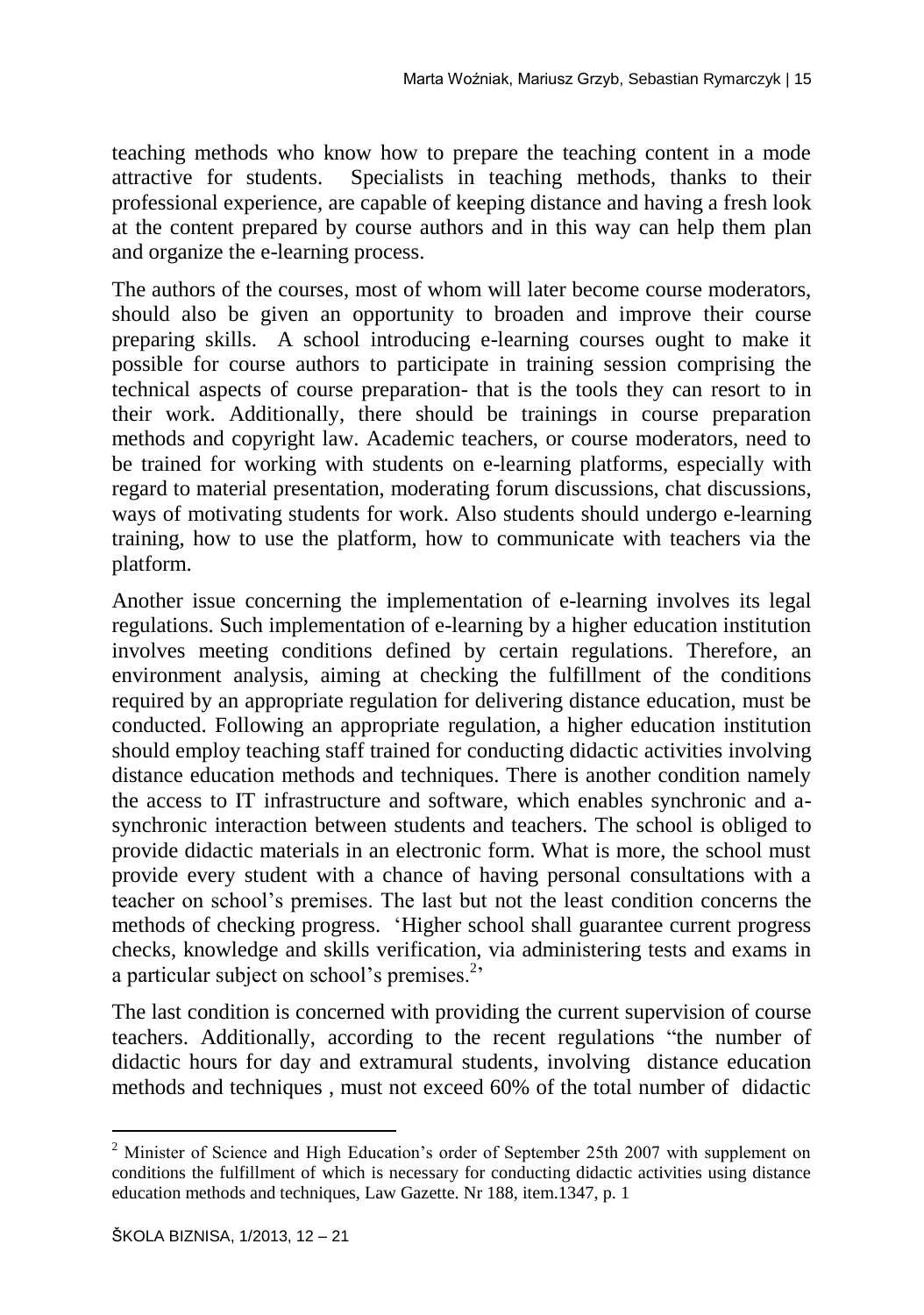hours as defined in the education standards for particular studies and levels of education, laboratory and training classes excluded.<sup>3</sup>" Therefore, it is vital that in the process of implementation of on-line activities, a system of principles and rules on how to conduct classes with the elements of distance education methods and techniques is drawn up, as it will lead to an efficient coordination of the remote controlled education process.

### **3. BARRIERS TO THE IMPLEMENTATION OF E-LEARNING AT UNIVERSITIES**

While introducing the subject of e-learning at universities, two clearly noticeable barriers - the technical and mental - should be taken into account. As far as the technical aspects are concerned, the main problems are connected with providing proper infrastructure in terms of hardware and software. The selected equipment should enable the smooth use of an e-learning platform with a large number of users accessing it at the same time. On the other hand, the elearning platform should be selected in such a way so that it is possible to use it with the equipment available to a potential group of users.

The mental barrier applies to both students and lecturers, though in the case of students, it is a rather marginal problem. For students, these are mostly the problems associated with the need to learn how to use a new tool, that is, the e-learning platform. However, students are excellent at navigating in the world of social networking and instant messaging, so learning how to operate on a new system will not take them long. It is lecturers, especially the senior staff, who are faced with problems connected with introducing e-learning in their teaching mode. University teachers must not only learn how to use an e-learning platform, but also how to take advantage of the tools needed to prepare individual courses. In addition, both students and lecturers who are accustomed to traditional forms of education, while starting to use the e-learning platform, must overcome their doubts concerning effectiveness of this new form of education and learn how to effectively use the opportunities that the platform offers.

### **4. THE DEVELOPMENT OF E-LEARNING VERSUS INFORMATION SOCIETY**

The development of e-learning and the possibility of using this method of education are possible due to a wider access to computers and the Internet around the country. In a society that is willing to use instant messaging increasingly, and blogs or social networking sites, it is easier to encourage

 $3$  Ibid., p. 1

 $\overline{\phantom{a}}$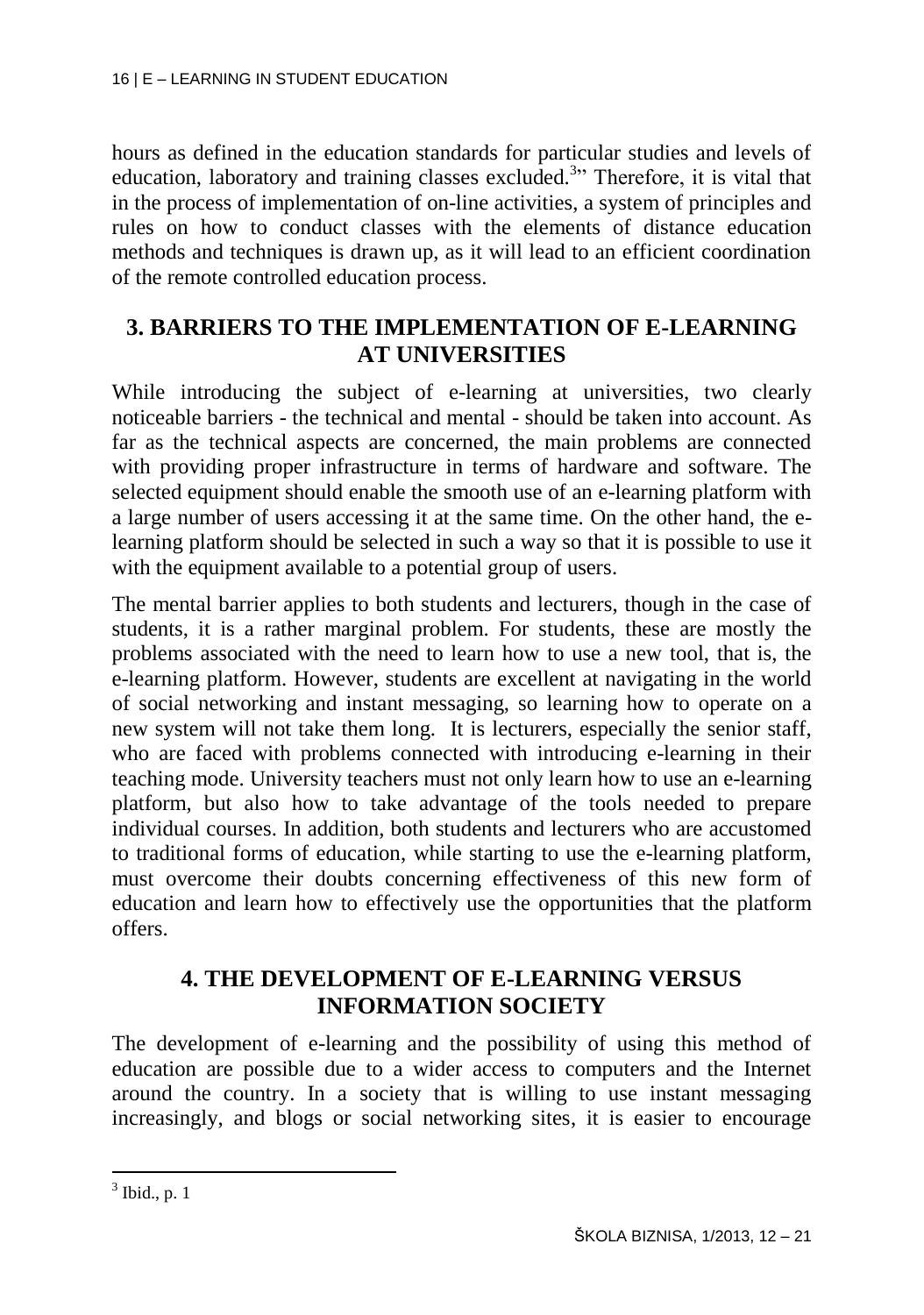people to broaden their knowledge through the use of online training. A graph presents the access to the Internet in Polish households.



*Figure 1.* Number of households with Internet access at home. The data is presented as % of total households in a given group, Source: Information Society in Poland. Statistical results from the years 2008-2012, the Central Statistical Office of Poland, Statistical Office in Szczecin, Warsaw 2012

In addition, two important factors influencing the possibility of the development of distance education are increasing: the number of people using computers and improving the level of skills as well as the range of usage of the Internet among students.



*Figure 2*. Number of persons who regularly use the computer. The data is presented as % of total population Source: Information Society in Poland. Statistical data for the years 2008-2012, the Central Statistical Office of Poland, Statistical Office in Szczecin, Warsaw 2012

ŠKOLA BIZNISA, 1/2013, 12 – 21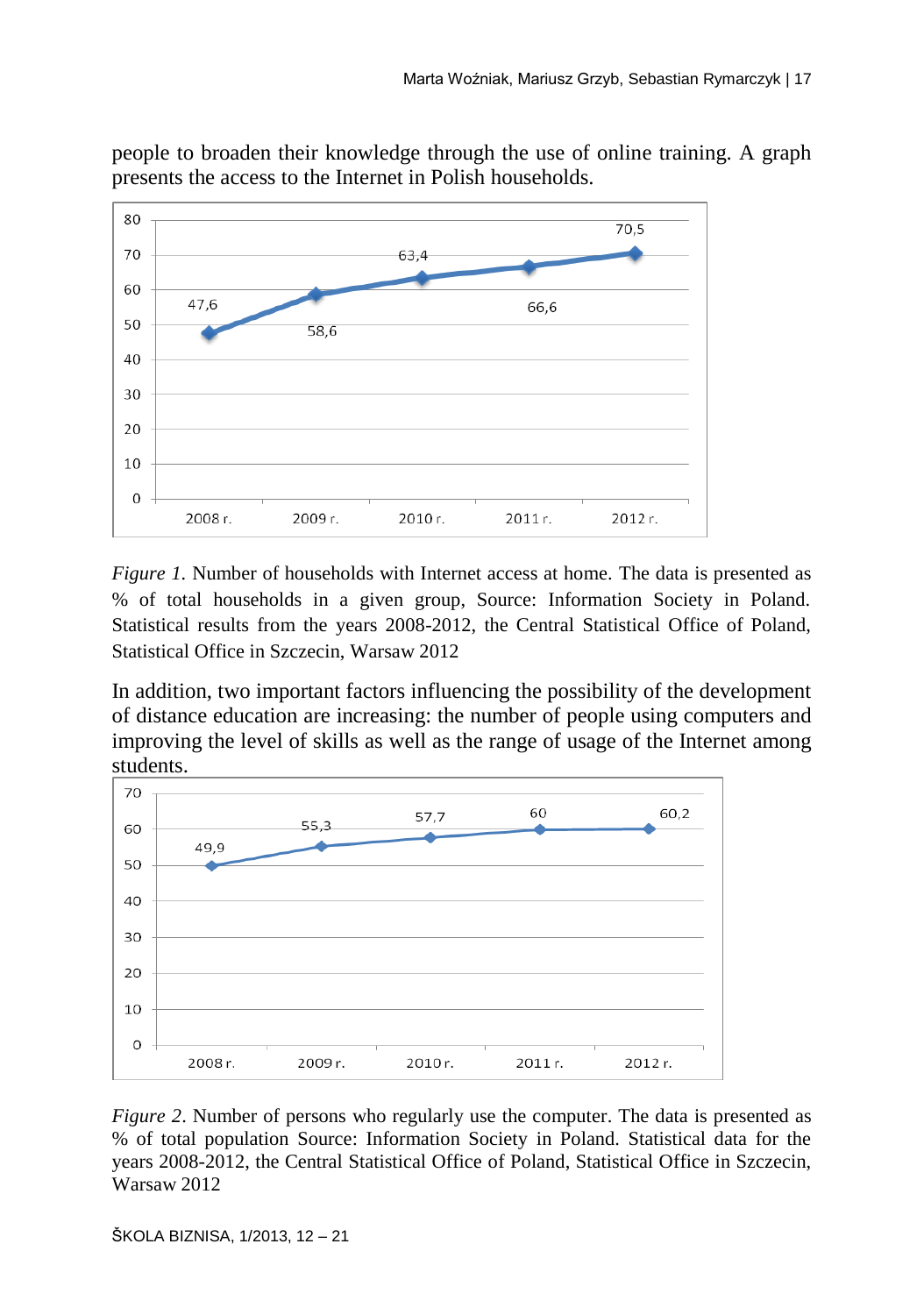As shown in Figure 2 between the years 2008 - 2012 one can observe increasing number of people using a computer on regular basis. Figure 3 shows the percentage of people using the Internet by type of activity. The graph shows a minimal decrease in the use of the Internet as far as instant messaging and reading blogs are concerned. After a substantial increase within the number of people using chat rooms, participating in discussion forums or social networking sites in 2011, year 2012 can be perceived as a stabilization year in this respect. However, there was an increase in the number of people using the Internet to make phone calls. Nevertheless, the use of the Internet in these categories does not exceed 40% in any of the categories, which means that substantially less than half of the population is communicating through the Internet.



*Figure 3.* Number of persons using Internet communication services by type, data in % of the total population, Source: Information Society in Poland. Statistical data for the years 2008-2012, the Central Statistical Office of Poland, Statistical Office in Szczecin, Warsaw 2012

However, taking into account not the total number of members of population as it was shown in Graph 3, but the target group for e-learning, that is, pupils and students, the situation is improving considerably. Although a decline in the number of people using instant messaging and reading blogs can still be observed, significant growth can be perceived in terms of phone calls via the Internet, participation in chat rooms, discussion boards, social networking sites. Also, the number of members of this particular group as far as using the Internet is much higher. It should be noted that nearly half of pupils and students in 2012 make phone calls over the Internet, over 70% use instant messaging, and nearly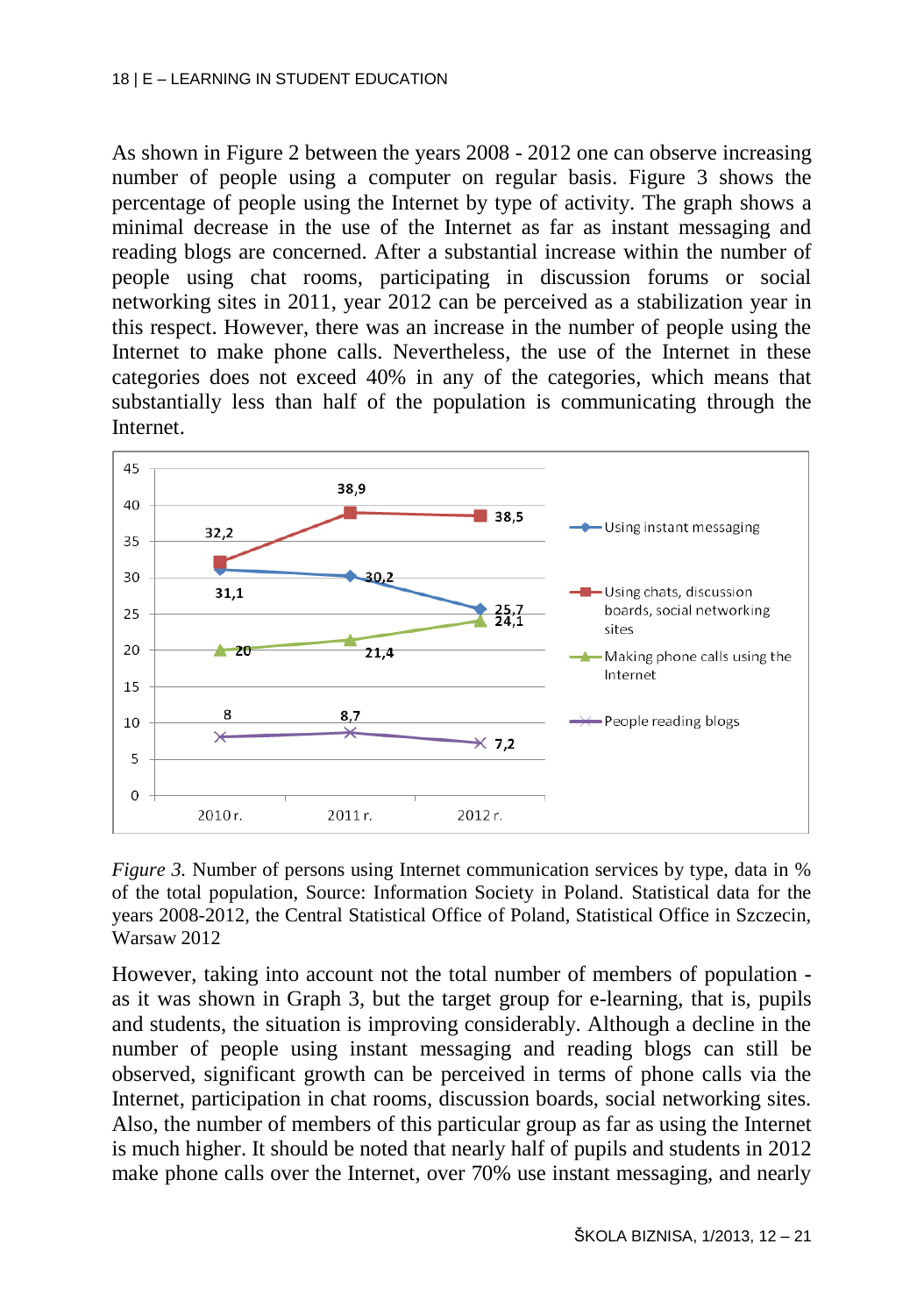90% participate in chat rooms, discussion boards, or use social networking sites. The number of people reading blogs has decreased, but it is still more than 20% of pupils and students.



*Figure 4.* Number of persons using Internet communication services by type of group: Students and pupils, data in % of the people in the group, Source: Information Society in Poland. Statistical data for the years 2008-2012, the Central Statistical Office of Poland, Statistical Office in Szczecin, Warsaw 2012

### **5. DISTANCE LEARNING – A CASE STUDY OF ANDRZEJ FRYCZ MODRZEWSKI KRAKOW UNIVERSITY E-LEARNING PLATFORM**

Andrzej Frycz Modrzewski Krakow University e-learning platform started in 2011. In the academic year 2011/2012 first courses for full-time as well as parttime students were introduced. Teaching materials created by lecturers, whose supporting or subsidiary courses were to be run on the platform, undergo a certification process. The process includes formal assessment as far as the fulfillment of obligatory conditions is concerned, in accordance with the provisions in the relevant documents regulating the teaching process in the field of distance learning in terms of methodology, and non-infringement of copyright by third parties. E-learning University Center employs professionals who help with the graphics and the technical side of the prepared materials. Teaching materials are developed in SCORM 2004 standard, in the form that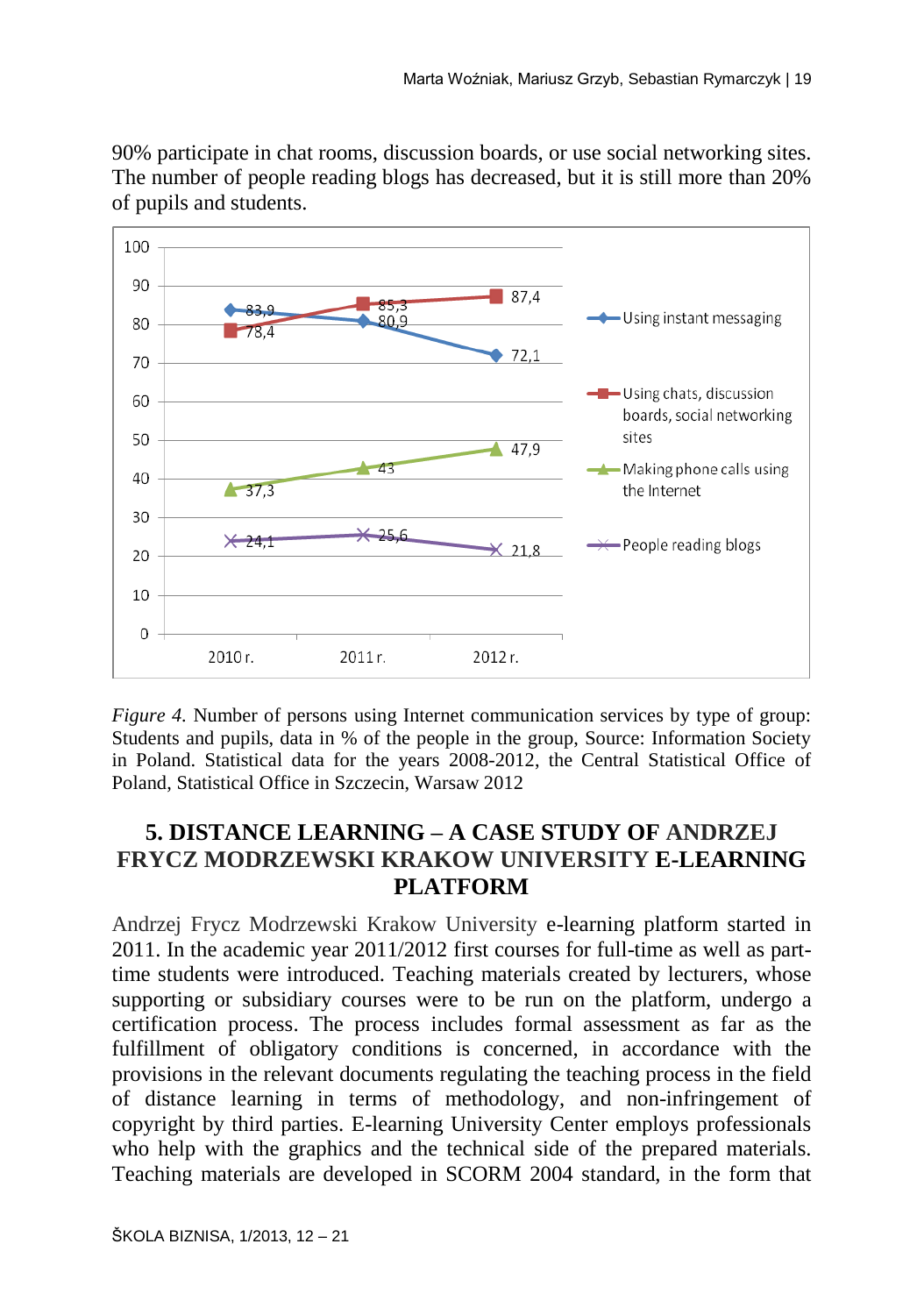can be placed in a course as attachments or tasks. Each element of a course taught within the scope of a subject can be made available to students in selected dates, thereby stimulating the learning process. Students and teachers can communicate via instant messaging, discussion boards or messages sent from the platform on e-mail boxes as well as messages within the platform. Teachers have at their disposal a generator of e-learning courses. Therefore, they can prepare the content in the standard used on the platform. Also, it enables the lecturers to create interactive materials for students who can independently verify the knowledge they have acquired. In addition, the onscreen interactions help to systematize the teaching material.

Apart from the interaction in which a student is informed about the level of accomplishment of the task, the platform also provides its users with the opportunity of sharing descriptive tasks via the platform. In such tasks, students are asked to do some work, whose results they are required to pass to the teacher in a file on the platform. The teacher can assess the task by giving it a mark and confirming whether the job is classified or not. The assessment may also include a comment. It is very convenient for both parties as each one of them – both students and teachers immediately see the effects of their actions. Students see their ratings and comments immediately after the teacher has finished the evaluation process. Teachers see documents submitted by students. Hence, they know when any document was given to the evaluation and can evaluate it at any time. The only condition is that the teacher needs to have a computer with the Internet access. An undoubted advantage of working on the platform is that immediately after logging, students can see the courses they have covered in the course of their studies. They can always go back to the content discussed earlier. Teachers also see in which semesters the courses were run and what subject included particular teaching materials. Another element of the platform is statistics. It allows teachers to obtain a thorough analysis of student activities on the platform. The statistics may show e.g. time spent by a given student on the platform, marks obtained in the individual elements of the course, the result of the test - if it has been prepared by a teacher and taken by students. In case of classes that are run online frequently, such data is a useful source of information as it allows the teacher to monitor and assess students' involvement as well as determine to what extent they have had a chance to assimilate the knowledge presented in the course.

#### **6. SUMMARY**

At a university level distant learning is mainly associated with combining classes run in a traditional form in a lecture hall with online classes carried out by using an e-learning platform. The quality and the form of prepared materials depend not only on the learning content, but also on the graphics as well as